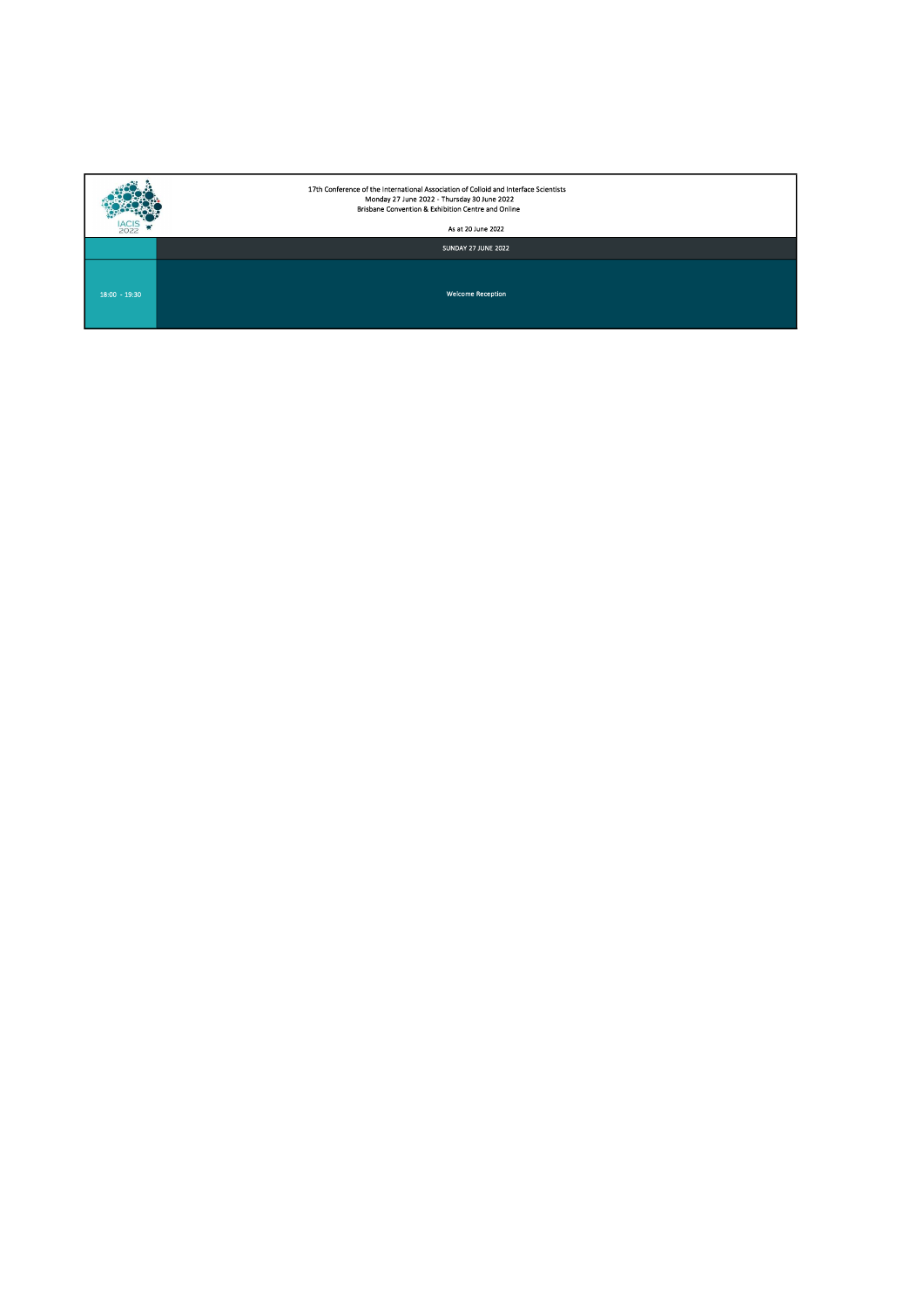| 17th Conference of the International Association of Colloid and Interface Scientists<br>Monday 27 June 2022 - Thursday 30 June 2022<br>Brisbane Convention & Exhibition Centre and Online |                                                                                                                                                                        |                                                                                                                                                                         |                                                                                                                                                                                      |                                                                                                                                                                 |  |  |
|-------------------------------------------------------------------------------------------------------------------------------------------------------------------------------------------|------------------------------------------------------------------------------------------------------------------------------------------------------------------------|-------------------------------------------------------------------------------------------------------------------------------------------------------------------------|--------------------------------------------------------------------------------------------------------------------------------------------------------------------------------------|-----------------------------------------------------------------------------------------------------------------------------------------------------------------|--|--|
|                                                                                                                                                                                           | As at 20 June 2022<br>2022<br><b>MONDAY 27 JUNE 2022</b>                                                                                                               |                                                                                                                                                                         |                                                                                                                                                                                      |                                                                                                                                                                 |  |  |
|                                                                                                                                                                                           | Main plenary                                                                                                                                                           |                                                                                                                                                                         |                                                                                                                                                                                      |                                                                                                                                                                 |  |  |
| 10:30                                                                                                                                                                                     | Meeting Room P10 & 11                                                                                                                                                  |                                                                                                                                                                         |                                                                                                                                                                                      |                                                                                                                                                                 |  |  |
|                                                                                                                                                                                           |                                                                                                                                                                        | Opening Ceremony & Welcome Address                                                                                                                                      |                                                                                                                                                                                      |                                                                                                                                                                 |  |  |
| 11:00                                                                                                                                                                                     |                                                                                                                                                                        | Plenary 1<br>A.E. Alexander Lecture                                                                                                                                     |                                                                                                                                                                                      |                                                                                                                                                                 |  |  |
|                                                                                                                                                                                           |                                                                                                                                                                        | Structure building by duplexing helical filaments (RNA or DNA)<br>Prof. Stephen Hyde, FAA                                                                               |                                                                                                                                                                                      |                                                                                                                                                                 |  |  |
|                                                                                                                                                                                           | Concurrent 1<br>Meeting Room P10 & 11                                                                                                                                  | Concurrent 2<br>Meeting Room P9                                                                                                                                         | Concurrent 3<br><b>Meeting Room P8</b>                                                                                                                                               | Concurrent 4<br><b>Meeting Room P7</b>                                                                                                                          |  |  |
|                                                                                                                                                                                           | <b>Amphiphilic and Supramolecular Assemblies</b>                                                                                                                       | <b>Droplets, Bubbles and Wetting</b>                                                                                                                                    | <b>Environmental Colloid and Interface Science</b>                                                                                                                                   | <b>Catalysis and Surface Reactions</b>                                                                                                                          |  |  |
| 12:00                                                                                                                                                                                     | Kevnote Speaker<br>Rapid-Seal Wound Gel: The Self-Assembly and Colloid Science                                                                                         | <b>Keynote Speaker</b><br>Gibbsian Surface Thermodynamics Of Liquid-vapor Wetting                                                                                       | Keynote Speaker<br>Multifunctional Carbon Dots: synthesis, properties and                                                                                                            | 73: Responsive Pickering Emulsions Stabilized By Soft Protein<br>Particles For Biphasic Catalysis<br>Prof To Ngai                                               |  |  |
| 12:15                                                                                                                                                                                     | Underlying a Product that Stops Bleeding<br>Prof Srini Raghavan                                                                                                        | Of Rough Surfaces And The Effect Of Interface Curvature On<br>Solid-liquid Equilibrium<br><b>Prof Janet Elliott</b>                                                     | applications<br>Prof Qin Li                                                                                                                                                          | 144: Interfacial Engineering In Accelerate<br>Photoelectrocatalytic Solar Energy Conversion<br>Dr Zhiliang Wang                                                 |  |  |
| 12:30                                                                                                                                                                                     | 23: Solvent Effects Of Protic Ionic Liquids On Proteins<br>A/Prof Tamar Greaves                                                                                        | 85: How Spontaneous Charging In Sliding Drops Affects Their<br>Motion<br>Prof Hans-Juergen Butt                                                                         | 233: From Treasure To Trash: Small Microplastics <300 µm<br>Abundant In Surface Waters Of The Great Barrier Reef<br>Marine Park<br>Dr Wye-Khay Fong                                  | 33: Hpmc And Chitosan Film For The Immobilization Of Lipase<br>From Mucor Miehei. Operational, Structural And<br>Morphological Study.<br>Dr Aristotelis Xenakis |  |  |
| 12:45                                                                                                                                                                                     | 17: Self-assembly In Deep Eutectic Solvents<br>Prof Karen Edler                                                                                                        | 279: Fast And Accurate Surface Wetting Characterisation<br><b>Using Machine Learning</b><br>Dr Joe Berry                                                                | 97: Phase Behaviour And Colloidal Structures Formed By<br>Humic Acid And Systematically Modified Polyelectrolytes -<br>Implications For Water Treatment<br>Prof Michael Gradzielski  | 276: Investigating The Influence Of Ph On The Lipolysis Of<br>Nanosized Triolein Films<br>Dr Ben Humphreys                                                      |  |  |
| 13:00                                                                                                                                                                                     |                                                                                                                                                                        | Lunch Break, Exhibtion & Poster Viewing<br>$13:00 - 14:00$                                                                                                              |                                                                                                                                                                                      | 60: Reconstructions In Metal Nanoparticles With Complex<br>Shapes During Cathodic Electrocatalysis<br>Prof Anna Klinkova                                        |  |  |
| 13:15                                                                                                                                                                                     |                                                                                                                                                                        | SafeREnergy Lunchtime Forum<br>Speaker: Professor Ying (Ian) Chen, Hub Director, ARC Research Hub for Safe & Reliable Energy/Chair of Nanotechnology, Deakin University |                                                                                                                                                                                      |                                                                                                                                                                 |  |  |
| 13:30                                                                                                                                                                                     |                                                                                                                                                                        | Topic: Battery Safety Improvement by Engineering Electrode Surface & Interfaces                                                                                         |                                                                                                                                                                                      |                                                                                                                                                                 |  |  |
| 13:45                                                                                                                                                                                     | Lunch Break, Exhibtion & Poster Viewing                                                                                                                                |                                                                                                                                                                         |                                                                                                                                                                                      |                                                                                                                                                                 |  |  |
|                                                                                                                                                                                           | <b>Amphiphilic and Supramolecular Assemblies</b>                                                                                                                       | <b>Droplets, Bubbles and Wetting</b>                                                                                                                                    | <b>Environmental Colloid and Interface Science</b>                                                                                                                                   | Frontiers of Colloid, Interface and Surface Science                                                                                                             |  |  |
| 14:00                                                                                                                                                                                     | 187: Interfacial Behaviour Of Sugar-based Surfactants At The<br>Solid-liquid Interface In Relation To Their Structure And<br>Solution Behaviour<br>Prof Tommy Nylander | 24: The Surface Potential Is Key To Explaining Ion Specific<br>Bubble Coalescence Inhibition.<br>Dr Timothy Duignan                                                     | 25: The Key Factor To Design Sustainable Surfactants;<br>Molecular Conformation Of Bio-based Anionic Surfactant,<br>Internal Olefin Sulfonate In Water<br>Dr Tadashi Sugahara        | 100: The Electrostatic Origins Of Specific Ion Effects:<br>Quantifying The Hofmeister Series For Anions<br><b>Prof Alister Page</b>                             |  |  |
| 14:15                                                                                                                                                                                     | 235: Using External Stimuli To Control Viscosity Of Surfactant<br>Self-assemblies, From Wormlike Micelles To Vesicles And<br>Beyond<br>A/Prof Rico Tabor               | 134: Predicting Contact Angle Hysteresis On Surfaces With<br>Randomly Distributed Poles: Water On A Hydrophobic<br>Surface<br>Mr Pawan Kumar                            | 270: Understanding Molecular Forces Governing The<br>Transfer Of Electrolytes Between An Aqueous Solution And<br>Water-poor Reverse Extractant Aggregates<br><b>Prof Thomas Zemb</b> | 274: The Colloidal Stability Of Ligand-coated Nanoparticles<br>A/Prof Asaph Widmer-Cooper                                                                       |  |  |
| 14:30                                                                                                                                                                                     | 45: Rhamnolipids And Xanthan Gum: Interactions Between<br><b>Biobased Formulation Ingredients</b><br>Miss Niamh Learnan                                                | 254: Drop Impact Of Colloidal Fluids<br>A/Prof Geoff Willmott                                                                                                           | 303: Amphiphilic Molecule At Aerosols Water-air Interface:<br>Adsorption Of Low Volatility Pheromones During<br>Atmospheric Transport<br>Mr Ludovic Jami                             | 284: A Simple And Fast Microscopy method To Measure The<br>Size And Shape Of Particles From Nanometres To Millimetres<br><b>Prof Ray Dagastine</b>              |  |  |
| 14:45                                                                                                                                                                                     | 32: Internal Structure Detection Of Biomolecular<br>Condensates<br>Dr Yi Shen                                                                                          | 306: Zein Self-assembly From Evaporating Binary Droplets<br>Prof Paul Takhistov                                                                                         | 78: Rapid Waste Flotation For Nuclear Effluent Clean-up<br>Using Novel Diblock Polymers<br>A/Prof Timothy Hunter                                                                     | 217: Crystalline Ion Adsorption in Stern Layers At Amorphous<br>Solid / Aqueous Solution Interfaces At Low Salt<br>Concentrations<br><b>Prof Rob Atkin</b>      |  |  |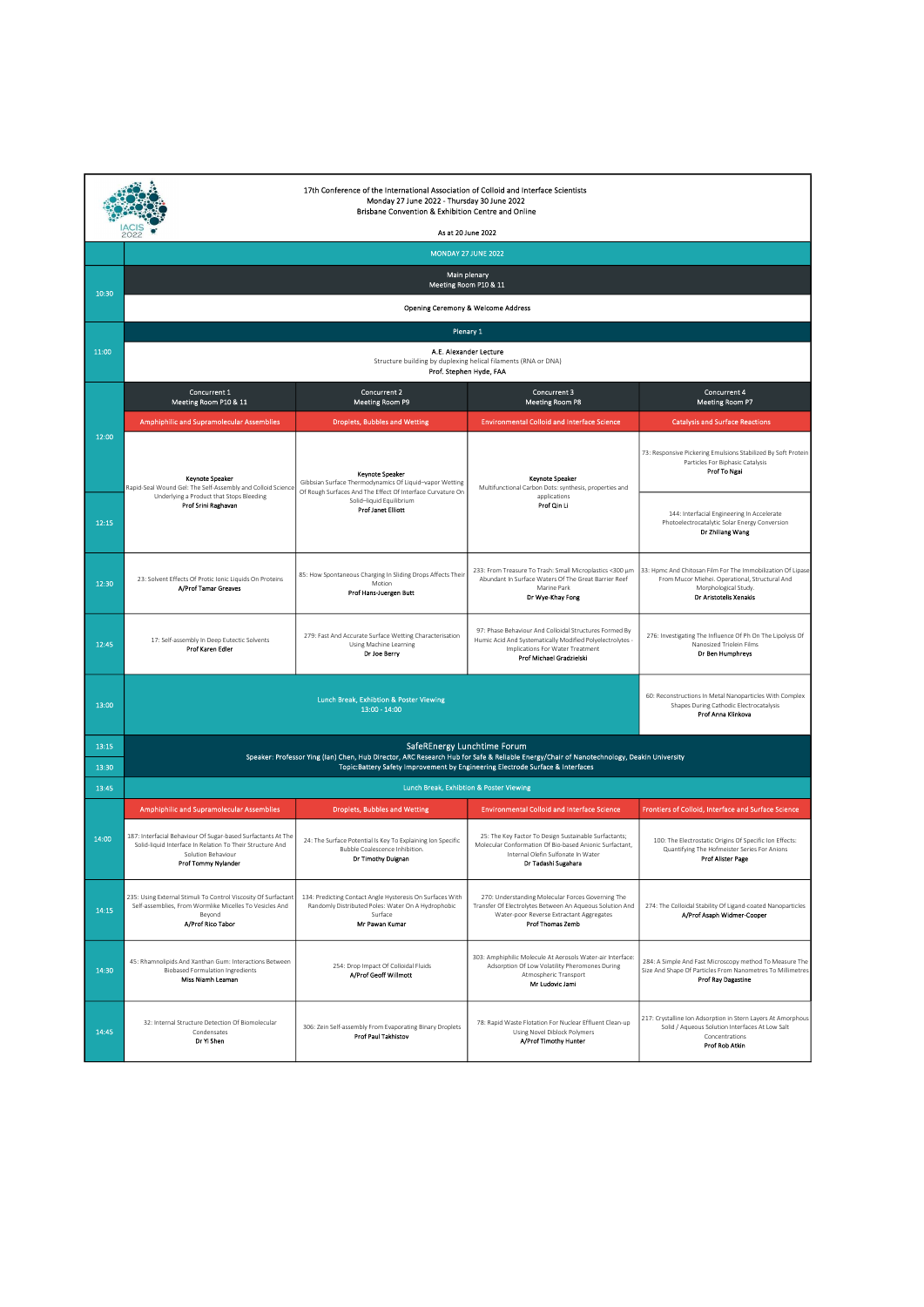|       |                                                                                                                                                                                        | 183: Adaptive Two Capacitor Model To Describe Slide<br>Electrification In Moving Waterdrops<br>Prof Stefan Weber                                     | <b>Bio-Inspired Systems and Bio-Interfaces</b>                                                                                                                |                                                                                                                                                                                |
|-------|----------------------------------------------------------------------------------------------------------------------------------------------------------------------------------------|------------------------------------------------------------------------------------------------------------------------------------------------------|---------------------------------------------------------------------------------------------------------------------------------------------------------------|--------------------------------------------------------------------------------------------------------------------------------------------------------------------------------|
| 15:00 | 145: Modulating Micelle Morphology And Electrostatic<br>Correlations Through Specific Ion Interactions In Deep<br><b>Eutectic Solvents</b><br>Dr Adrian Sanchez-Fernandez              |                                                                                                                                                      | 256: Pathways From Internalization To Excretion Of Pegylated<br>Microparticles In Hela Cells.<br>Prof Noritaka Kato                                           | 215: High-resolution Afm Imaging Of Stern Layer Ions At The<br>Interfaces Between Aqueous Solutions And Amorphous<br>Surfaces: Effect Of Solution Conditions<br>Dr Jianan Wang |
| 15:15 | 316: Effect Of Polyols On Membrane Structures Of<br>Liposomes: a Study Using Small-angle X-ray Scattering Data<br>And Generalized Indirect Fourier Transformation<br>Prof Hideki Sakai | 147: Microscopic Insight Into Capillary Force Balance At Triple<br>Contact Line<br>Dr Jingcun Fan                                                    | 248: Allergenicity Of Pollen Allergens In Thunderstorm<br>Asthma: Biomimetic Model System Explains<br>Mr Arslan Siddique                                      | 258: Magnetic Colloids Adsorbed At Fluid Interfaces Acting As<br>Interfacial Swimmers And Colloid Adsorption Probes.<br>Dr Fernando Martínez-Pedrero                           |
| 15:30 | 11: Resonant Acoustic Mixing Method To Produce Lipid-<br>based Liquid-crystal Nanoparticles<br>Dr Dilek Yalcin                                                                         | 20: Non-aqueous Foams Stabilized By Fatty Acid Crystalline<br>Particles<br>Dr Anne Laure Fameau                                                      | 158: Dynamics Of Pollen Grain Rupturing<br>Ms Maryam Hosseini                                                                                                 | 66: Performance Evaluation Of 'distance' Metrics In Ai-driven<br>Autonomous Retrosynthesis Of Nanostructures<br>Prof Lilo Pozzo                                                |
| 15:45 | 123: Potential Of Bile Salt-containing Liposomes As Carriers<br>Of Health-promoting Resveratrol<br>Miss Aygul Can                                                                      | 308: Controllable Positive/negative Phototaxis Of Millimeter-<br>sized Object<br>Prof Syuji Fujii                                                    | 160: Molecular And Colloidal Diffusive Transport In Bacterial<br>Cellulose Biofilms<br>Dr Firoozeh Babayekhorasani                                            | 178: Optically Evolved Assembling Of Colloidal Particles At<br>Solution Surface<br>Prof Hiroshi Masuhara                                                                       |
| 16:00 |                                                                                                                                                                                        | Tea Break, Exhibtion & Poster Viewing                                                                                                                |                                                                                                                                                               |                                                                                                                                                                                |
|       | <b>Amphiphilic and Supramolecular Assemblies</b>                                                                                                                                       | <b>Droplets, Bubbles and Wetting</b>                                                                                                                 | <b>Bio-Inspired Systems and Bio-Interfaces</b>                                                                                                                | Frontiers of Colloid, Interface and Surface Science                                                                                                                            |
| 16:30 | 125: New Design Rules For Hydrophobically-driven Assembly<br>Of Amphiphiles<br><b>Prof Nicholas Abbott</b>                                                                             | 120: Droplet Friction On Superhydrophobic Surfaces For<br>Different Droplet Sizes And Across Different Speeds<br>Dr Dan Daniel                       | 79: Neuron-targeting Nanoparticles Functionalised By<br>Retrograde Transport Proteins<br>Prof Guangzhao Mao                                                   | 50: Probing Specific Ion Effects In Non-aqueous Electrolytes<br>Using A Thermoresponsive Polymer Brush<br>Prof Erica Wanless                                                   |
| 16:45 | 143: How Ionic Liquid Composition And Structure Affect<br>Micelle Morphology<br>Dr Joshua Marlow                                                                                       | 221: Nucleation Mechanisms Of Surface<br>Nanobubbles/nanodroplets By Solvent Exchange<br>Mr Hongjie An                                               | 113: Bioinspired Asymmetric Mof-on-mof Membrane For<br>Lithium Recovery<br>Dr Milton Chai                                                                     | 48: The Role Of The Solvent In Specific Ion Effects: Pnipam<br>Brushes In Non-aqueous Electrolytes<br>Mr Hayden Robertson                                                      |
| 17:00 | 153: Hydration, Specific Ion Effects And Isomerism In Self-<br>assembly: The Case Of Surface Active Ionic Liquids<br>Prof Marija Bester-Rogac                                          | 150: Cold-bursting: A Novel Method For Preparation Of<br>Triglyceride Nanoparticles Upon Cooling And Heating<br>Dr Diana Cholakova                   | 222: Organosilica Nanoparticles As Real-time Oxygen And Ph<br>Biosensors For Spatio-temporal Monitoring Within 2d And 3d<br>Cell Cultures<br>Mr Gabriel Huynh | 195: Harnessing Electrostatic Forces To Create Liquid<br>Marbles<br><b>Prof Grant Webber</b>                                                                                   |
| 17:15 | 44: Dilution And Interfacial Properties Of Cyclic Containing<br>Sulfonate Surfactants<br><b>Miss Laura Deeming</b>                                                                     | 182: Self-organization Of Linearly Arranged Water/water<br>Droplets Entrapping Dna And Living Cells<br>Ms Mayu Shono                                 | 261: Bio-nano Interactions Of Organosilica Nanoparticles<br>With Myeloid Derived Immune Cells<br>Mr Edward Henderson                                          | 135: Selecting Cellulose Nanocrystals For A Desired<br>Application: The Importance Of Size And Surface Chemistry<br>Dr Christine Browne                                        |
| 17.30 | 285: Surfactant Self Assembly In Halogen Free Deep Eutectic<br>Systems<br>Ms Elly Kim Bathke                                                                                           | 171: Revisiting The Map For Bubble Coalescence In Aqueous<br>Electrolyte Solutions: An Insight On The Formation Of<br>Oceanic Whitecaps<br>Dr Bo Liu | 4: Separation By Complexation<br>Dr Saskia Lindhoud                                                                                                           | 63: Specific Ion Effects Within Adsorption/desorption Of<br>Inorganic Ions At Liquid Surfaces<br>Mr Anand Kumar                                                                |
| 17:45 | 47: Biliary Micelle Structures Associated With Milk Lipid<br>Digestion<br>Dr Andrew Clulow                                                                                             | 13: Viscoelastic Droplet Impact Dynamics And Its Penetration<br>Through The Superhydrophobic Mesh<br>Dr Abbasali Abouei Mehrizi                      | 103: Photocrosslinked Gradient Colloidal Suspensions For<br>Controlled Spatial Differentiation Of Mesenchymal Stem Cells<br>Mr Thomas Molley                  | 5: Cellulose Microgels (cmgs) From Ionic Liquids: A Novel<br>Approach To A Water-in-oil (w/o) Biocompatible Pickering<br>Emulsifier<br>Miss Katherine Lefroy                   |
| 18:00 | 128: Surfactant-free Techniques For Interfacially Enriching<br>and Dip Coating Amphiphilic Nanoparticles Using<br>Hydrotropes<br>Ms Geosmin Turpin                                     | 108: Michael Addition Reaction In Developing Functional &<br>Tolerant Bio-inspired Liquid Wettability<br><b>Prof Uttam Manna</b>                     | 179: Confinement Effects On The Diffusion Of Colloidal<br>Tracers<br>Prof Eduardo Guzmán                                                                      | 55: Adjustable Viscoelasticity Of Gelled Liquid-liquid<br>Interfaces Caused By Interfacial Transformations Of Block<br>Copolymer Micelles<br><b>Prof Felix Plamper</b>         |
| 18:15 | 224: Core Cross-linked Polymer Micelles With Upper Critical<br>Solution Temperature<br>A/Prof Shin-Ichi Yusa                                                                           | 281: Cavitation Inception Of Fast Dewetting Liquid Films<br>Mr Lu Liu                                                                                | 141: Biodegradable Polymeric Fluorescent Nano-assemblies<br>For Direct Visualization And Quantification Of Antimicrobial<br>Activity<br>Ms Ruma Ghosh         | 243: Specific Ion Effects And Decay Lengths In Aqueous And<br>Non-aqueous Electrolytes<br>Mr Gareth Elliott                                                                    |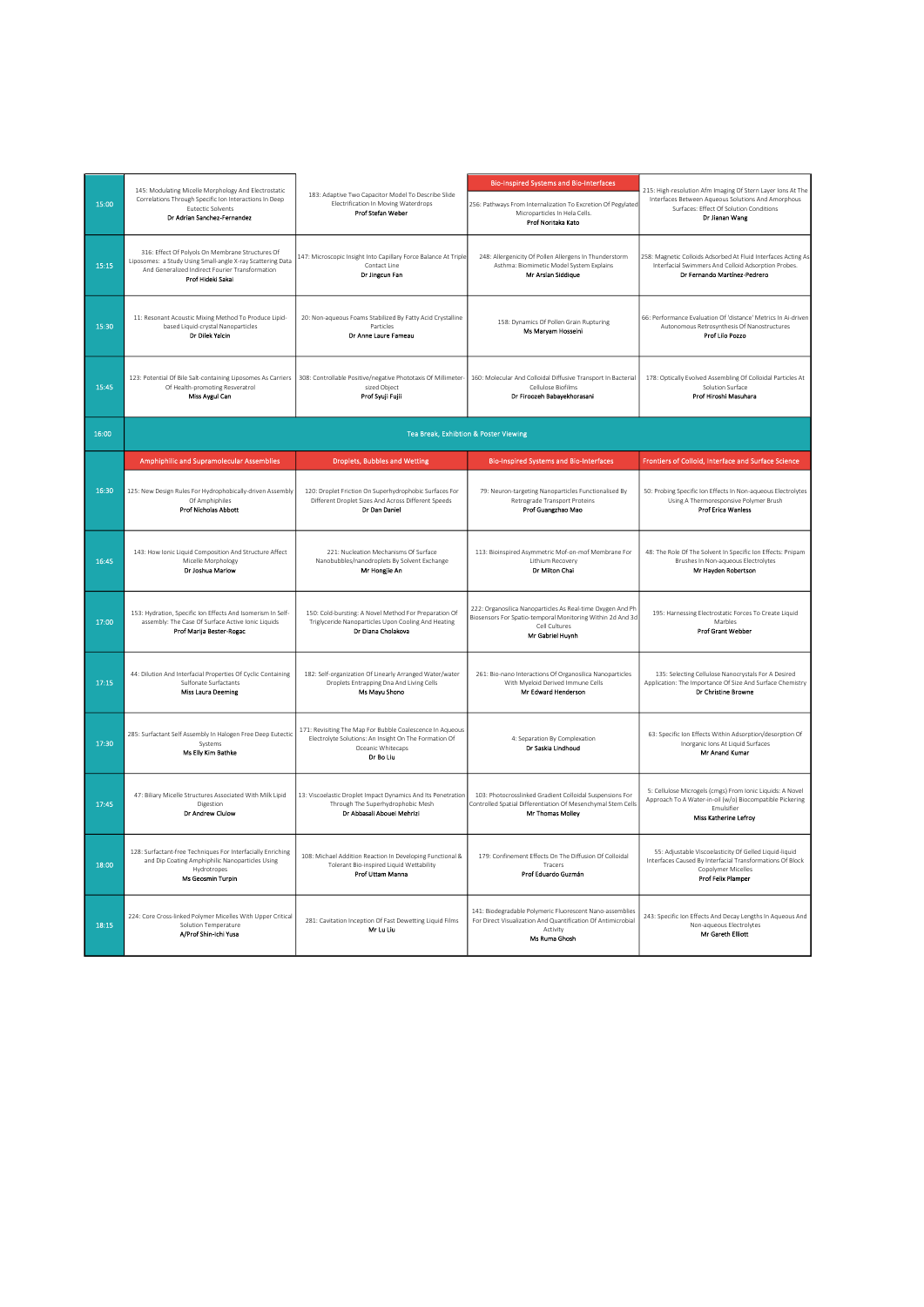|       | 17th Conference of the International Association of Colloid and Interface Scientists<br>Monday 27 June 2022 - Thursday 30 June 2022<br>Brisbane Convention & Exhibition Centre and Online<br>As at 20 June 2022<br>2022 |                                                                                                                                                      |                                                                                                                                             |                                                                                                                                          |  |
|-------|-------------------------------------------------------------------------------------------------------------------------------------------------------------------------------------------------------------------------|------------------------------------------------------------------------------------------------------------------------------------------------------|---------------------------------------------------------------------------------------------------------------------------------------------|------------------------------------------------------------------------------------------------------------------------------------------|--|
|       |                                                                                                                                                                                                                         |                                                                                                                                                      | TUESDAY, 28 JUNE 2022                                                                                                                       |                                                                                                                                          |  |
|       | Main plenary<br>Meeting Room P10 & 11                                                                                                                                                                                   |                                                                                                                                                      |                                                                                                                                             |                                                                                                                                          |  |
| 10:00 |                                                                                                                                                                                                                         |                                                                                                                                                      | Hardcopy Poster Presentation Session                                                                                                        |                                                                                                                                          |  |
|       |                                                                                                                                                                                                                         |                                                                                                                                                      | Plenary 2                                                                                                                                   |                                                                                                                                          |  |
| 11:00 |                                                                                                                                                                                                                         |                                                                                                                                                      | The physics of the particles we emit: do we understand it and apply it?<br>Prof. Lidia Morawska, FAA                                        |                                                                                                                                          |  |
|       | Concurrent 1<br>Meeting Room P10 & 11                                                                                                                                                                                   | Concurrent 2<br><b>Meeting Room P9</b>                                                                                                               | Concurrent 3<br>Meeting Room P8                                                                                                             | Concurrent 4<br><b>Meeting Room P7</b>                                                                                                   |  |
|       | <b>Surface Forces and Hydrophobicity in Particle</b><br><b>Interactions</b>                                                                                                                                             | Droplets, Bubbles and Wetting -- > Interfacial<br><b>Dynamics and Lubrication</b>                                                                    | <b>Bio-Inspired Systems and Bio-Interfaces</b>                                                                                              | Frontiers of Colloid, Interface and Surface Science                                                                                      |  |
| 12:00 | Keynote Speaker<br>Complexity of colloidal interactions across electrolytes at high<br>concentration<br>Prof Susan Perkin                                                                                               | <b>Keynote Speaker</b><br>Nucleation and Stationary States of Electrochemically-<br>Generated Nanobubbles<br>Prof Valeria Molinero                   | <b>Keynote Speaker</b><br>Control Of Mammalian Cell Behavior Using Complex Colloid<br>Crystals<br><b>Prof Peter Kingshott</b>               | 166: High Pressure Studies Of Gold Nanocrystals<br><b>Prof Paul Mulvaney</b>                                                             |  |
| 12:15 |                                                                                                                                                                                                                         |                                                                                                                                                      |                                                                                                                                             | 99: Theoretical Investigation Of Ligand Effects On Optical And<br>Mechanical Properties Of Colloidal Ii-vi Nanocrystals<br>Mr Zifei Chen |  |
| 12:30 | 118: Colloidal Systems In Concentrated Electrolyte Solutions<br>Exhibit Long-range Electrostatic Interactions Due To<br>Underscreening<br><b>Prof Vincent Craig</b>                                                     | 29: Geometrical Confinement Modulates The<br>Thermoresponse Of A Polymer Brush<br>A/Prof Stuart Prescott                                             | 8: Dynamics And Behaviour Of Ultra-small Gold Nanoparticles<br>At Bio-membranes - Combining Experiment With Simulation<br>Dr Aaron Elbourne | 127: Examining The Effects Of Surfactants On The Structural<br>Properties Of A Thermoresponsive Polymer Brush<br>Dr Andrew Nelson        |  |
| 12:45 | 9: Flow Induced Changes In The Forces Between Two<br>Charged Surfaces In Aqueous Surfactant Solutions<br><b>Prof Cathy Mcnamee</b>                                                                                      | 229: Macroscale Superlubricity Induced By Polymer Brush<br>Grafted Colloids<br>Prof Jason Stokes, A/Prof Idriss Blakey                               | 15: Deep Eutectic Solvents For Cryopreservation<br>Dr Saffron Bryant                                                                        | 193: Tribocharging-induced Self-organisation Of<br>Microspheres: Monodisperse Systems And Binary Mixtures<br>Dr Ignaas Jimidar           |  |
| 13:00 | 207: Exploring The Characteristics Of "short-range"<br>Hydrophobic Attraction Between Silanated Silica Surfaces<br>A/Prof Naoyuki Ishida                                                                                | Lunch Break, Exhibtion & Poster Viewing<br>$13:00 - 14:00$                                                                                           |                                                                                                                                             |                                                                                                                                          |  |
| 13:15 |                                                                                                                                                                                                                         | Dulux Australia Lunchtime Forum                                                                                                                      |                                                                                                                                             |                                                                                                                                          |  |
| 13:30 |                                                                                                                                                                                                                         | Topic: What makes paint a colloid and what is it like working in industry?<br>Speaker: Tim Davey, Senior Polymer Science Specialist, Dulux Australia |                                                                                                                                             |                                                                                                                                          |  |
| 13:45 |                                                                                                                                                                                                                         |                                                                                                                                                      | Lunch Break, Exhibtion & Poster Viewing                                                                                                     |                                                                                                                                          |  |
|       | Surface Forces and Hydrophobicity in Particle<br>Interactions                                                                                                                                                           | <b>Interfacial Dynamics and Lubrication</b>                                                                                                          | <b>Bio-Inspired Systems and Bio-Interfaces</b>                                                                                              | Frontiers of Colloid, Interface and Surface Science                                                                                      |  |
| 14:00 | 223: Efficacy Of Saturated High Internal Phase Water In Oil<br>Emulsions In Agglomerating Fine Hydrophobic Particles<br>Prof Kevin Galvin                                                                               | 242: Extremely Slow Nanostructure Dynamics At The Ionic<br>Liquid - Solid Interface Revealed By Video-rate Atomic Force<br>Microscopy<br>Dr Hua Li   | 323: Nanoparticles Meet Organized Lipid Assemblies:<br>Challenges And Opportunities For The Biomedical Field<br>Prof Debora Berti           | 155: Compositional-evolution-induced Fluid Dynamics<br>Prof Huanshu Tan                                                                  |  |
| 14:15 | 297: Colloidal Dispersions Under Confinement: Simple Or<br>Complex Scaling Laws?<br>Prof Regine Von Klitzing                                                                                                            | 309: Surfactant Adsorbed At The Water/oil Interface<br>Dr Reinhard Miller                                                                            | 12: Model Cellular Membranes: From Flat To Strongly Curved<br>Structures<br><b>Prof Marite Cardenas</b>                                     | 203: Understanding Phospholipids Self-assembly In Ionic<br>Liquids<br>Dr Livia Salvati Manni                                             |  |
| 14:30 | 259: Orientation And Interaction Of Janus Particles In<br>Microfluidic Channels<br>Mr Qaisar Latif                                                                                                                      | 21: Microgel-reinforced Hydrogel With Ultra-high Lubricity<br>For Oral Therapeutic Application<br>Dr Olivia Pabois                                   | 71: Sugar Pills - Oral Delivery Of Insulin Using Fatty Capsules<br>Dr Jamie Strachan                                                        | 54: Multi-scale Dynamic Study On The Amphiphilic<br>Nanostructure Of Protic Ionic Liquids<br>Mr Shurui Miao                              |  |
| 14:45 | 94: Unexpected High Adhesion Forces Of Ice Owing To<br>Microscopic Capillary Bridges<br>Dr Ngoc Nguyen                                                                                                                  | 310: Structures Of Nano-confined Liquids Determined By<br>Synchrotron X-ray Diffraction<br>A/Prof Masashi Mizukami                                   | 188: Self-assembly And Interactions Of Bacterial Lipids<br>Prof Wuge Briscoe                                                                | 27: Using Low-field Nmr Relaxation To Optimise Particulate<br>Dispersions Of Silica<br><b>A/Prof Stuart Prescott</b>                     |  |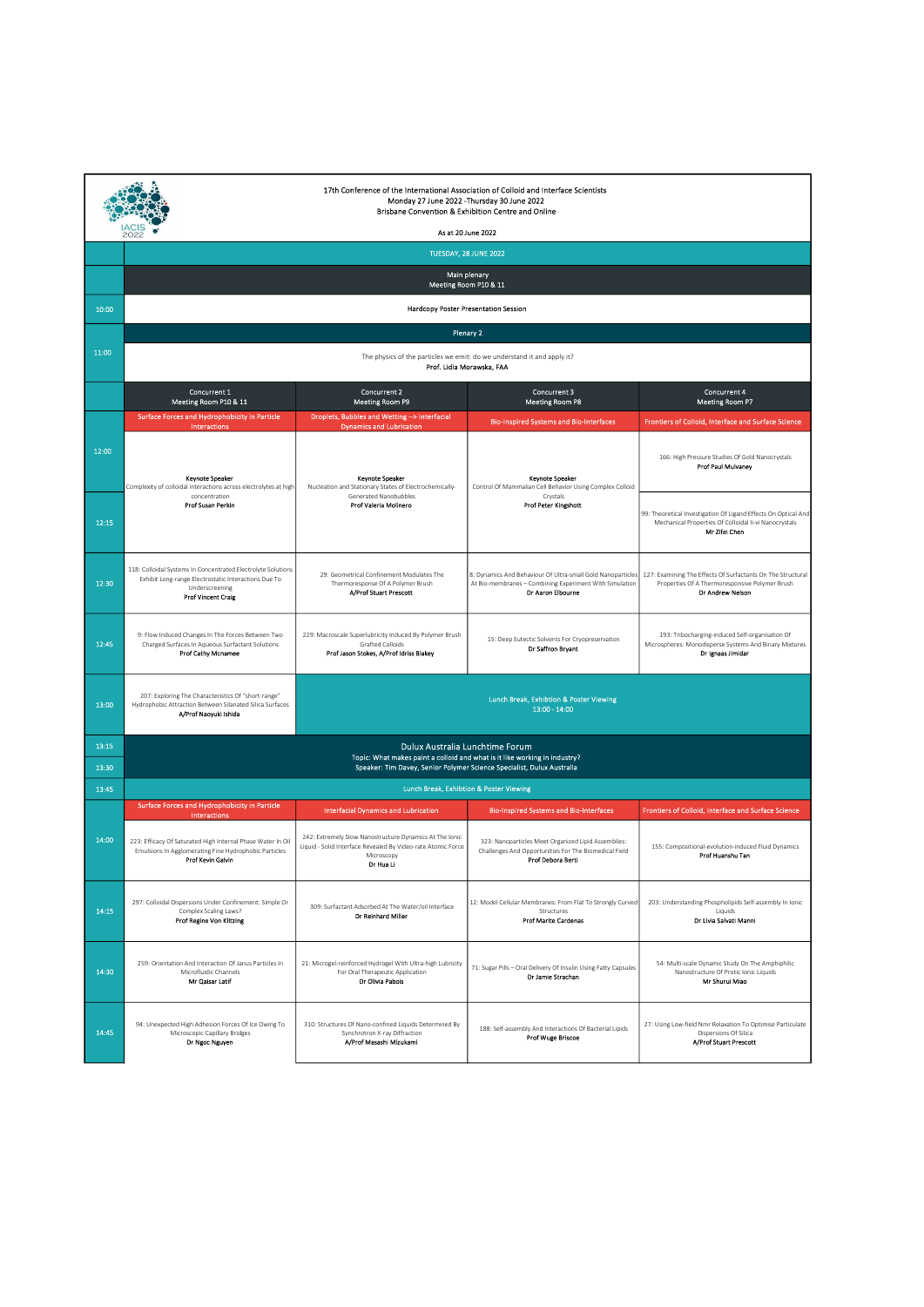| 15:00              | 307: Electrophoretic Deposition Of Electrostatically Stabilized<br>Globular Proteins<br>Prof Paul Takhistov                                                                                              | 154: Nanostructure, Electrochemistry And Potential-<br>dependent Lubricity Of The Catanionic Surface-active Ionic<br>Liquid [p6,6,6,14] [aot]<br>Mr Yunxiao Zhang | 228: External Stimulation Platforms For Targeted Stem Cell<br>Response<br>Dr Amy Gelmi                                                                                               | 249: Advances In High-resolution Surface And Interface<br>Characterisation Techniques At Australian Synchrotron<br>Infrared Microspectroscopy (irm) Beamline<br>Dr Jitraporn (Pimm) Vongsvivut |
|--------------------|----------------------------------------------------------------------------------------------------------------------------------------------------------------------------------------------------------|-------------------------------------------------------------------------------------------------------------------------------------------------------------------|--------------------------------------------------------------------------------------------------------------------------------------------------------------------------------------|------------------------------------------------------------------------------------------------------------------------------------------------------------------------------------------------|
| 15:15              | 124: Challenge To Expand Quartz Crystal Microbalance With<br>Dissipation Application For Particle Adsorption With<br>Combination Of Viscoelastic Model And Gauss - Newton<br>Method<br>Mr Ippei Furikado | 87: Apparent Slip And Drag Reduction On Lubricant-infused<br>Surfaces: A Numerical Study.<br>Mr Christopher Vega-Sanchez                                          | 177: Nature Inspired Nanoparticles Probed At The Bio-<br>interfaces: Understanding The Interactions For Novel<br>Nanomedicine<br>Dr Hao Song                                         | 133: Generalising Specific Ion Effects To Nonaqueous<br>Electrolytes<br>Mr Kasimir Gregory                                                                                                     |
| 15:30              | 315: Facet-dependent Surface Charge And Hydration Of<br>Colloidal Nanoparticles At Variable Ph<br>Mr Shaoqiang Su                                                                                        | 16: Boundary Lubrication With Aqueous Solutions Of A<br>Silicone-based Amphiphilic Block Copolymer<br>Dr Shinji Yamada                                            | 7: Multi-adjuvanted Amphiphilic Chitosan Nanoparticles As<br>An Efficient Lipopeptide Vaccine Delivery System Against<br>Group A Streptococcus<br>Dr Fazren Azmi                     | 202: Protein Adsorption At The Oil-water Interface: Effect Of<br>Protein Self-association<br>A/Prof Catherine Whitby                                                                           |
| 15:45              | 57: Computer Simulation Study Of Water Adsorption In<br>Tobermorite Micropores: Water Structure, Surface<br>Forces, and Anisotropy Of Pressure<br>Prof Hans-Jörg Mögel                                   | 213: Hydration Layer Structure Of Biofouling Resistant<br>Nanonarticles<br><b>Prof Michael Higgins</b>                                                            | 246: Customizing Bacterial Cellulose Paper Via Three-<br>dimensional Print Injections<br>Dr Jie Song                                                                                 | 138: Surface Nanodroplet-based Nanoextraction And<br><b>Ultrasensitive Detection</b><br>Prof Xuehua Zhang                                                                                      |
| 16:00              |                                                                                                                                                                                                          | Tea Break, Exhibtion & Poster Viewing                                                                                                                             |                                                                                                                                                                                      |                                                                                                                                                                                                |
|                    | <b>Environmental Colloid and Interface Science</b>                                                                                                                                                       | <b>Interfacial Dynamics and Lubrication</b>                                                                                                                       | <b>Bio-Inspired Systems and Bio-Interfaces</b>                                                                                                                                       | <b>Colloid and Interface Science of Viruses</b>                                                                                                                                                |
| 16:30              | 234: Understanding Nanoplastic Toxicology Using Neutron<br>Scattering Techniques.<br>Dr Jitendra Mata                                                                                                    | 74: Nanobubbles Explain The Large Slip Observed On<br>Lubricant-infused Surfaces<br>Prof Chiara Neto                                                              | 191: Functionalisation Of Polyester-based Biomaterials:<br><b>Strengths And Limitations</b><br>Prof Lisbeth Grondahl                                                                 | 291: Sars-cov-2 Spike Protein Removes Lipids From Model<br>Membranes And Interferes With The Capacity Of High-<br>density Lipoprotein To Exchange Lipids<br>Prof Marité Cardenas               |
| 16:45              | 88: Magnetic Polyamine-silica Composite Microparticles For<br><b>Efficient Copper Extraction</b><br>Mrs Alexandra Semenova                                                                               | 267: Spin Coating On A Curved Substrate<br>Mr Ross Shepherd                                                                                                       | 236: Functionalising Surfaces With Engineered Proteins As A<br>Route To Efficient Separation Of Trace Molecules.<br>Dr Stephen Holt                                                  | 167: Cubosome: A Novel Nano-vehicle For Delivery Of Anti-<br>tubercular Agents<br>Dr Sampa Sarkar                                                                                              |
| 17:00              | 219: Effect Of Heavy Metal Ion Adsorption On The Stern<br>Layer Structure At The Silica-water Interface As Revealed By<br>Sfg<br>Mr Foad Raji                                                            | 185: Aqueous Nanofluids Confined Between An Oil Droplet<br>And A Charged Solid Surface<br>Dr Liam R. J. Scarratt                                                  | 109: Investigating Fenton Oxidation Of Membrane Lipids At<br>The Air-water Interface Using Surface Tensiometry And Sum-<br>frequency Generation Spectroscopy<br>Mr Alexander Fellows | 36: Viral Fusion Peptide Interactions With Biomimetic Lipid Cubic<br>Phases<br>Dr Leonie Van Hag                                                                                               |
| 17:15              | 164: The Effects Of Graphene Oxide On Cable Bacteria From<br>Yarra River Sediments<br>Ms Michaela Wawryk                                                                                                 | 353: What Can We Learn From Measuring The Friction Force<br>Of Drops?<br><b>Prof Doris Vollmer</b>                                                                | 105: The Location And Orientation Of Antimicrobial Peptides<br>In Model Biological Membranes Determined By Neutron<br>Reflectometry<br>Dr Anton Le Brun                              | 200: Biological And Synthetic Colloids For Rapid And Scalable<br>Covid-19 Assays<br>Dr Simon Corrie                                                                                            |
| 17:30              | 239: Application Of Cellulose Membrane-based Of<br>Molecularly Imprinted Mesoporous Silica In The Selective<br>Detection Of Chloramphenicol<br>Ms Simin Miri                                             | 295: Popping Bubbles: Surface-enhanced Foam Control<br>Dr Wong William                                                                                            | 139: Perfluorinated Liquid-infused Surfaces For Applications<br>In Anti-thrombogenic Medical Devices<br>Mr Jun Hong                                                                  | 338: Spectroelectrochemistry of CdSe nanocrystals<br>Dr Arun Ashokan                                                                                                                           |
| 17:45              | 107: Fluorescence And Sensor Properties Of Colloidal<br>Europium Based Metal Organic Framework Nanoparticles<br>Ms Linda Rozenberga                                                                      | 115: How Can Biopolymers Control Interactions Between<br>Highly Oriented Pyrolytic Graphite And Sub-millimetre<br>Bubbles?<br>Dr Amir Beheshti                    | 51: Development Of A New 3d Printed Biomaterial, Diamond<br>Titanium, For Implant Applications<br>Ms Nour Mani                                                                       | 75: Natural Membrane Interfaces For Viral Infection Studies<br>Dr Raya Sorkin                                                                                                                  |
| 18:00              | 165: Perylene-based Lyotropic Self-assemblies For The<br>Synthesis Of Silica And Mesoporous N-doped Carbon<br>Nanomaterials<br>Mr Adria Perez Calm                                                       | 190: A New Pathway For Encapsulation Of ferrofluid Droplets<br>Using Interfacial Layer<br>Prof Sushanta Mitra                                                     | 95: Cytocompatible, Soft And Ultrathin Brush Modified<br>Scaffolds To Mitigate The Wound Infections<br>Ms Shaifali Dhingra                                                           | 262: Assessing Suspension And Infectivity Times Of Virus-<br>loaded Aerosols Involved In Airborne Transmission<br>Dr Kevin Roger                                                               |
| 18:15              | 184: Surface Microlenses For Much More Efficient<br>Photodegradation In Water Treatment<br>Ms Qiuyun Lu                                                                                                  | 296: Crumpling Drop Elastometry Reveals Temperature And<br>Brine-dependent Elastic Layers At Crude Oil Interfaces<br>Dr Amy Zufall Stetten                        | 42: Surface Composition Of Mrna - Lipid Nanoparticles<br>Determines Extent And Effect Of Protein Binding<br>Dr Federica Sebastiani                                                   | 40: Are Self-assembled Amyloid Fibrils Responsible For The<br>Neurological Symptoms In Covid-19 And Long Covid<br>Dr Nicholas Reynolds                                                         |
| $19:00 -$<br>23:00 | <b>Conference Dinner</b><br>Level 12 Rooftop, Rydges South Bank                                                                                                                                          |                                                                                                                                                                   |                                                                                                                                                                                      |                                                                                                                                                                                                |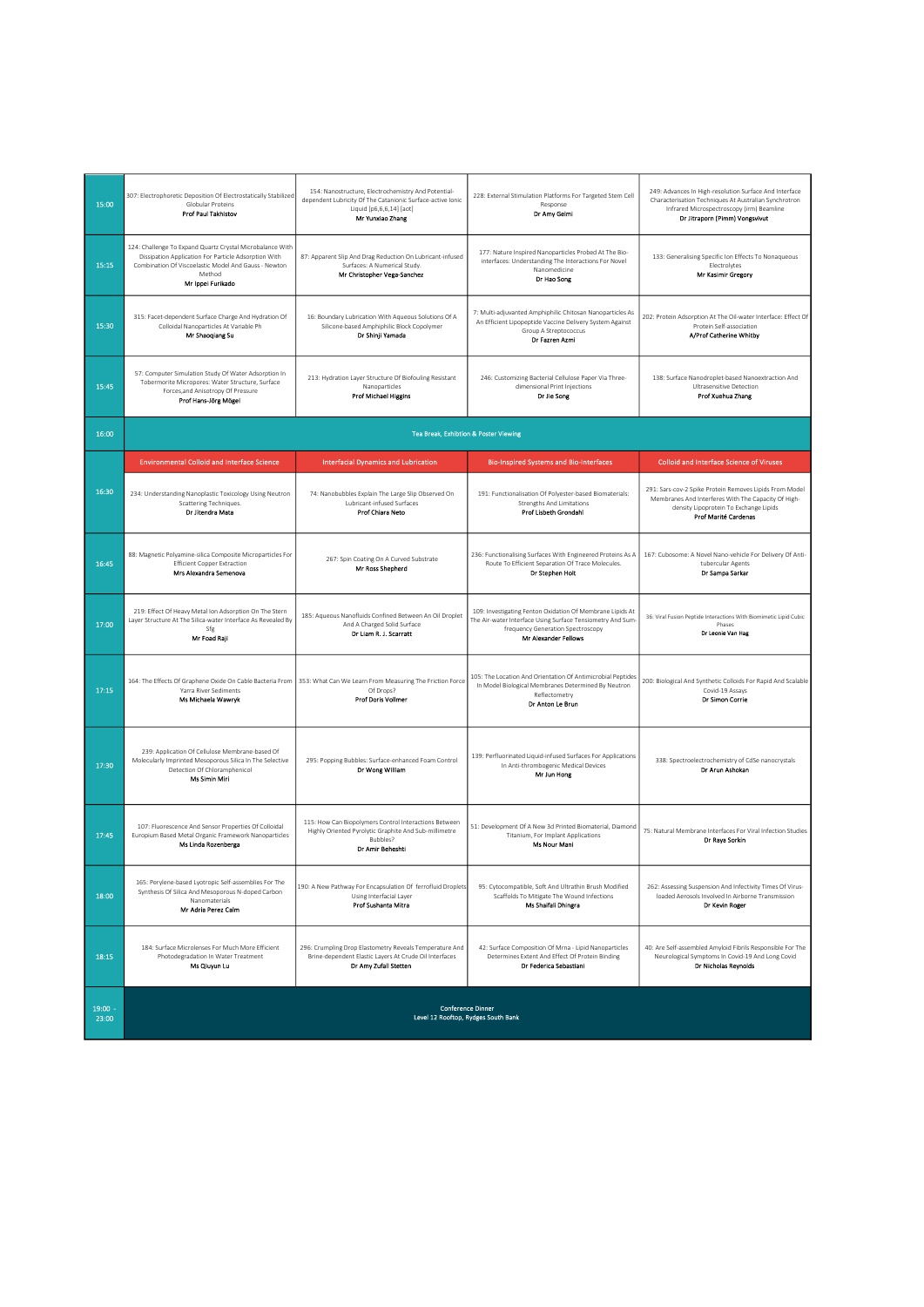| 17th Conference of the International Association of Colloid and Interface Scientists<br>Monday 27 June 2022 - Thursday 30 June 2022<br>Brisbane Convention & Exhibition Centre and Online |                                                                                                                                                                 |                                                                                                                                                                                   |                                                                                                                                                                         |                                                                                                                                                                                        |  |  |
|-------------------------------------------------------------------------------------------------------------------------------------------------------------------------------------------|-----------------------------------------------------------------------------------------------------------------------------------------------------------------|-----------------------------------------------------------------------------------------------------------------------------------------------------------------------------------|-------------------------------------------------------------------------------------------------------------------------------------------------------------------------|----------------------------------------------------------------------------------------------------------------------------------------------------------------------------------------|--|--|
|                                                                                                                                                                                           | As at 20 June 2022<br>2022                                                                                                                                      |                                                                                                                                                                                   |                                                                                                                                                                         |                                                                                                                                                                                        |  |  |
|                                                                                                                                                                                           | WEDNESDAY 29 JUNE 2022                                                                                                                                          |                                                                                                                                                                                   |                                                                                                                                                                         |                                                                                                                                                                                        |  |  |
|                                                                                                                                                                                           | Main plenary<br>Meeting Room P10 & 11                                                                                                                           |                                                                                                                                                                                   |                                                                                                                                                                         |                                                                                                                                                                                        |  |  |
| 11:00                                                                                                                                                                                     | Plenary 3                                                                                                                                                       |                                                                                                                                                                                   |                                                                                                                                                                         |                                                                                                                                                                                        |  |  |
|                                                                                                                                                                                           | New Horizon of Surface Forces Measurement<br>Prof. Kazue Kurihara<br>2022 IACIS Life Time Achievement Award Recipient                                           |                                                                                                                                                                                   |                                                                                                                                                                         |                                                                                                                                                                                        |  |  |
|                                                                                                                                                                                           | Concurrent 1<br>Meeting Room P10 & 11                                                                                                                           | <b>Concurrent 2</b><br>Meeting Room P9                                                                                                                                            | Concurrent 3<br><b>Meeting Room P8</b>                                                                                                                                  | Concurrent 4<br><b>Meeting Room P7</b>                                                                                                                                                 |  |  |
|                                                                                                                                                                                           | <b>Amphiphilic and Supramolecular Assemblies</b>                                                                                                                | <b>Hydrocolloids &amp; Polymer Colloids</b>                                                                                                                                       | <b>Interfacial Phenomena in Energy Materials</b>                                                                                                                        | Frontiers of Colloid, Interface and Surface Science                                                                                                                                    |  |  |
| 12:00                                                                                                                                                                                     | 82: Supramolecular Assembly Of Charge-transfer Complexes<br>On Nanoelectrode Patterns<br>Prof Guangzhao Mao                                                     | Keynote Speaker<br>Nanomedicine: From High Tech to Global Health                                                                                                                  | <b>Keynote Speaker</b><br>2D or not 2D - that is the perovskite question                                                                                                | 80: Enhancing The Cellular Uptake Of Fluorescent Carbon<br>Nanodots Via Lipid Cubosomes<br>Dr Jiali (Maggie) Zhai                                                                      |  |  |
| 12:15                                                                                                                                                                                     | 49: Specific Ion Effects In The Surface Activity And<br>Micellisation Of Pluronic Triblock Copolymers: Single And<br>Mixed Salt Behaviour<br>Dr Joshua Willott  | <b>Prof Robert Prud'homme</b>                                                                                                                                                     | Prof Paul Burn                                                                                                                                                          | 39: Study Of Interface Kinetics Of Liquid-liquid Extractions<br>Using X-ray Fluorescence In Microfluidics<br>Mr Fabien Olivier                                                         |  |  |
| 12:30                                                                                                                                                                                     | 173: Improving Treatment Efficacy Against Fluconazole<br>Resistant Cryptococcus Neoformans Using Ph Responsive<br><b>Lipid Nanoparticles</b><br>Dr Nhiem Tran   | 112: Structured Interfaces Of High Performance Elastomers<br>And Structure Directing Functional Amphiphiles:<br>Experimental And Computational Approaches<br>Prof Archita Patnaik | Crystal Glass Composites<br>Dr Jingwei Hou                                                                                                                              | 209: Metal Halide Perovskite And Metal Organic Framework 92: Effect Of Molecular Distortion On The Optical Properties<br>Of Carotenoid-based Nanoparticles<br>Dr Ryuju Suzuki          |  |  |
| 12:45                                                                                                                                                                                     | 286: Modeling Of Dmdohema Extractants Aggregation In<br>Ionic Liquid Media By Molecular Dynamics<br>Mr Sébastien Le Crom                                        | 64: Identifying The Unique Surface Adsorption And Film-<br>forming Properties Of Collagen-hydrolysate As A Carrier For<br><b>Surfactants And Biocides</b><br>Dr Heather Shewan    | 257: Composition And Surface Ligand Engineering For Highly<br>Efficient And Stable Colloidal Perovskite Quantum Dot Solar<br>Cell<br>Dr Mengmeng Hao                    | 53: Novel Membranes Fabricated From Colloidal<br>Suspensions Of Charged Nanosheets<br>Ms Sarah Chevrier                                                                                |  |  |
| 13:00                                                                                                                                                                                     |                                                                                                                                                                 | Lunch Break, Exhibtion & Poster Viewing                                                                                                                                           |                                                                                                                                                                         |                                                                                                                                                                                        |  |  |
|                                                                                                                                                                                           | <b>Amphiphilic and Supramolecular Assemblies</b>                                                                                                                | <b>Hydrocolloids &amp; Polymer Colloids</b>                                                                                                                                       | Interfacial Phenomena in Energy Materials                                                                                                                               | Frontiers of Colloid, Interface and Surface Science                                                                                                                                    |  |  |
|                                                                                                                                                                                           |                                                                                                                                                                 |                                                                                                                                                                                   |                                                                                                                                                                         | 110: Tip Enhanced Vibrational Sum Frequency Generation                                                                                                                                 |  |  |
| 14:00                                                                                                                                                                                     | 130: Shining A Light On The Interaction Of Cubosome<br>Nanocarriers With Model And Cell Surfaces<br>Dr Brendan Dyett                                            | 252: Rheology And Colloidal Properties Of Nanocrystalline<br>Cellulose Aqueous Suspensions<br>Dr Yuan Xu                                                                          | 76: Hygroelectricity Cells Produce Electric Current Plus<br>Hydrogen From Water Splitting<br><b>Prof Andre Galembeck</b>                                                | Microscopy - Sub Diffraction Limit Chemical Imaging With<br>Interface Specificity<br>Dr Mike Casford                                                                                   |  |  |
| 14:15                                                                                                                                                                                     | 34: Peptide Self-assembled Nanostructures As Templates<br>For Bio-metallic Nanomaterials<br>Dr Durga Dharmadana, Mr Brody Mcdonald                              | 132: Novel Gel Point Determination Using Rheological<br>Entanglement Approach<br>Mr Hans Cainglet                                                                                 | 263: Molecular Resolution Nanostructure And Kinetics Of<br>The Deep Eutectic Solvent Stern Laver On Graphite As A<br>Function Of Potential<br>Mr Justin Freeman         | 81: Nanoscale Four Leafed Clovers: Investigation Of<br>Bipyramidal Gold Nanoparticle Plasmonics<br>Mr Shon Kolomoisky                                                                  |  |  |
| 14:30                                                                                                                                                                                     | 218: Monoolein Liquid Crystals As 'smart' Drug-release<br>Systems: Interactions With The Human Microbiome<br>Mr Jonathan Caukwell                               | 22: Interfacial Characteristics Of Pressurized Hot Water-<br>extracted Birch Glucuronoxylan: A Dance Of Lignin And<br>Polysaccharide<br>Mr Felix Abik                             | 136: Using Motion To Drive Green(er) Chemistry<br>Dr Peter Sherrel                                                                                                      | 67: Surface Engineering Of Upconverting Nanocrystals Via<br>Visible Light Regulated Polymerization And Its Applications<br>Miss Tina Joshi                                             |  |  |
| 14:45                                                                                                                                                                                     | 91: Controlled Self-assembly Of Carbon Nanodots Driven By<br>Liquid-liquid Phase Separation<br>Dr Lei Bao                                                       | 98: Temperature-jump Spectroscopy Of Pnipam Microgels<br>Mr Ben Tadgell                                                                                                           | 260: Synthesis Of Mesostructured Microporous Tho2 By<br>Colloidal Sol-gel Route<br>Dr Diane Rebiscoul                                                                   | 126: The Influence Of Adsorbed Surfactants On The<br>Interfacial Crystallisation Of A Mono- And Di-glyceride<br>Mixture - A Single Interface Study<br><b>Mrs Stephanie Macwilliams</b> |  |  |
| 15:00                                                                                                                                                                                     | 272: Unraveling The Thermodynamics Properties Of Rare-<br>earth Reverse Micelle Involved In Separation Chemistry: A<br>Multi-scale Approach<br>Dr Magali Duvail | 156: Polycation Radius Of Gyration In A Polymeric Ionic<br>Liquid (pil): The Pil Melt Is Not A Theta Solvent<br>Mr Lucas Wong                                                     | Interfacial Dynamics and Lubrication<br>264: 3d Nonlinear Dynamics Of A Thin Liquid Film On A<br>Spinning Ellipsoid<br>Dr Selin Duruk                                   | 241: Marangoni Effect And Kinetics Of Fast Drop Formation<br>In A Flow-focusing Microfluidic Device<br>Dr Daniele Vigolo                                                               |  |  |
| 15:15                                                                                                                                                                                     | 111: From Molecules To Atomium Like Colloidal<br>Superstructures: Building From The Bottom-up With<br>Steroidal Amphiphiles<br>Prof Luciano Galantini           | 38: Thermo-responsive Poly(n-isopropylacrylamide) Grafted<br>From Cellulose Nanofibers Via Silver-promoted<br>Decarboxylative Radical Polymerization<br>Dr David Mendoza          | 192: Nanoscale Interaction Of Water With Organic Interfaces<br>Dr Tomas Corrales                                                                                        | 69: Experimental Characterisation Of Diffusiophoresis Of<br>Latex In Silica<br>Miss Clare Rees-Zimmerman                                                                               |  |  |
| 15:30                                                                                                                                                                                     | 280: Composition Profiles And Phase Separation In Ternary<br>Fluids Under Centrifugal Fields<br>Mr Simon Stemplinger                                            | 194: Small Angle X-ray Scattering Investigation Of Solvent<br>Effect On Globular Proteins<br>Dr Qi (hank) Han                                                                     | 273: Ferrofluid Droplet To Spike Reversible Transition Due<br>To An Approaching Permanent Magnet<br>Mr Sachin Kumar Jain                                                | 28: Reflection Properties Of Large Spherical Colloidal<br>Clusters With Icosahedral Structure<br>Mr Ryosuke Ohnuki                                                                     |  |  |
| 15:45                                                                                                                                                                                     | 231: Dynamic Transformation Of Polyion Complex Gel<br>Particles For Cosmetics Application<br>Dr Tatsushi Isojima                                                | 210: Chemical Modification Of Carboxymethyl Cellulose<br>Using Green Diglycidyl Ethers For Sustainable Materials<br>Mr Craig Stocker                                              | 300: Influence Of Processing On Interfacial Composition And<br>Lubricating Properties Of Oil Droplets In A Fermented Soy<br>Protein Matrix:<br>Dr Ulrike Van Der Schaaf | 220: Water Dynamics In Packed Particle Beds: Dark Field<br>Neutron Imaging And Nmr Studies Of Spatial And Dynamic<br>Heterogeneity<br>Dr Christopher Garvey                            |  |  |